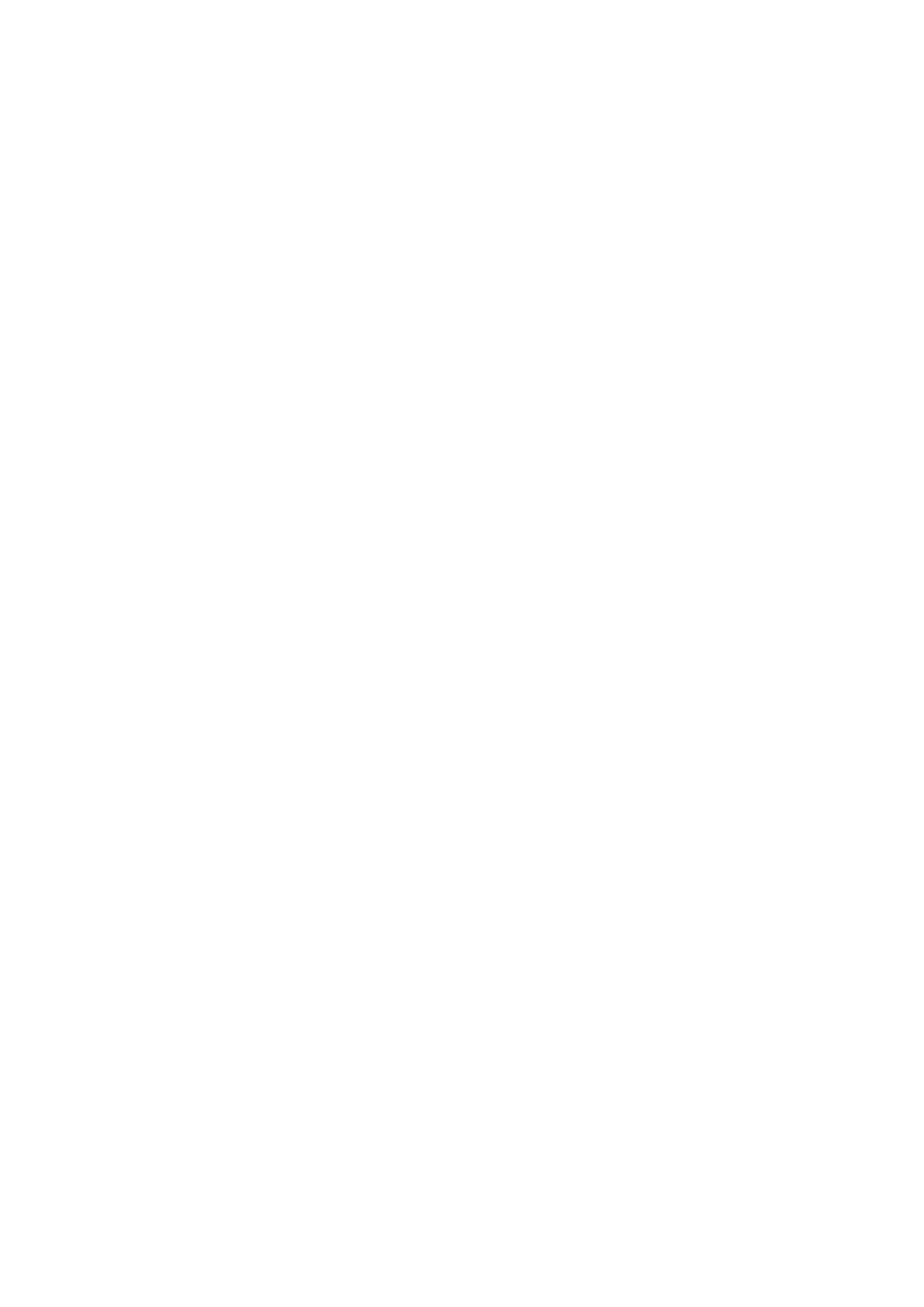**In the case of** Tatár and Fáber v. Hungary**,**

The European Court of Human Rights (Second Section), sitting as a Chamber composed of:

Françoise Tulkens, *President,*

Dragoljub Popović,

Isabelle Berro-Lefèvre,

András Sajó,

Guido Raimondi,

Paulo Pinto de Albuquerque,

Helen Keller, *judges,*

and Stanley Naismith, *Section Registrar,*

Having deliberated in private on 22 May 2012,

Delivers the following judgment, which was adopted on that date:

## PROCEDURE

1. The case originated in two applications (nos. 26005/08 and 26160/08) against the Republic of Hungary lodged with the Court under Article 34 of the Convention for the Protection of Human Rights and Fundamental Freedoms ("the Convention") by two Hungarian nationals, Mr József Tatár and Mr Károly Fáber ("the applicants"), on 30 May 2008.

2. The applicants were represented by Messrs Sz. Balsai and T. Gyurta, lawyers practising in Budapest. The Hungarian Government ("the Government") were represented Mr L. Höltzl, Agent, Ministry of Public Administration and Justice.

3. The applicants alleged, in particular, that the prosecution conducted against them for having organised a political "performance" constituted an unjustified interference with their right to freedom of expression.

4. On 15 February 2011 the applications were communicated to the Government. It was also decided to rule on the admissibility and merits of the applications at the same time (Article 29 § 1).

## THE FACTS

## I. THE CIRCUMSTANCES OF THE CASE

5. The applicants were born in 1967 and 1969 respectively and live in Budapest.

6. On 27 February 2007 the applicants exposed, in the course of an event which they considered a "political performance" – necessitated by what they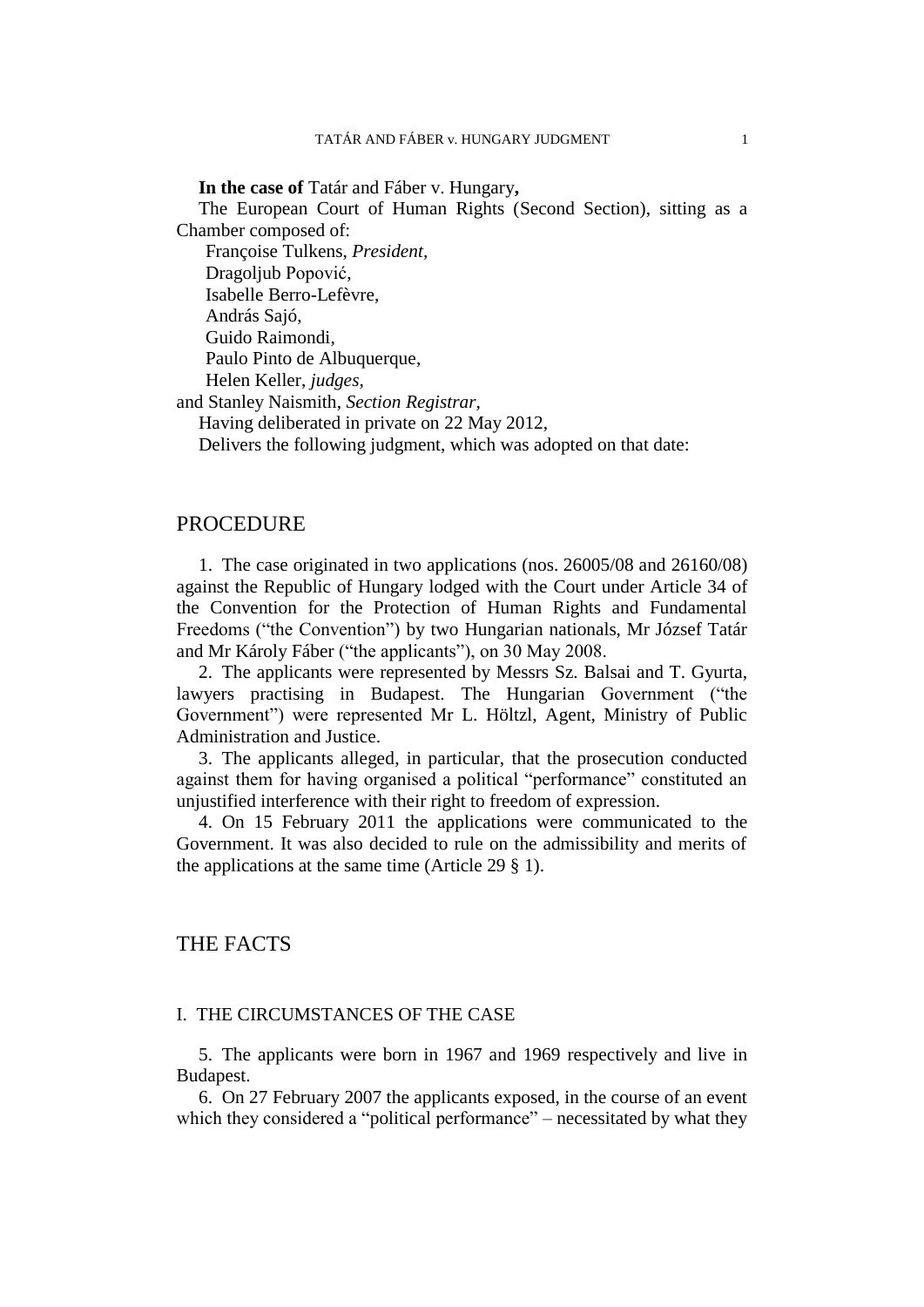perceived as a general political crisis in the country following the tumultuous events of late 2006 –, several items of dirty clothing on a rope attached to the fence around Parliament in Budapest. They stated that the symbolic meaning of this expression was "to hang out the nation's dirty laundry". The applicants spent exactly 13 minutes on the scene, during which time they answered some questions from journalists who appeared on the scene. Afterwards, the applicants left on their own motion.

7. On the same day, the website of the daily paper *Magyar Nemzet* published a short article covering the incident, in which the applicants explained that the "performance" was meant to be provocative and for that reason had not been notified to the police. It was specified that the event had been prepared clandestinely, that only a few journalist had been invited and that no other protester had participated.

8. Subsequently the Budapest V District Police Department fined each applicant 80,000 Hungarian forints (HUF) (approximately 250 euros) for the regulatory offence of abusing the right to peaceful assembly. It was considered that their act had constituted an "assembly" which should have been declared to the authorities three days in advance.

9. The applicants complained about the decision of the Budapest 5th District Police Department without offering any particular arguments.

10. On 11 July 2007 the Pest Central District Court upheld the police decision, finding that the applicants, in breach of the relevant legal provisions, had failed to notify the police of their 'demonstration' and that the sanction imposed was proportionate to the gravity of the offence and adequate to motivate the applicants to abide by the law in the future. The court relied on the report of the police officer involved, the pictures recorded by the street cameras and the contents of the websites covering the incident.

11. On 26 July 2007 the applicants requested that a hearing be held in the case. At the hearing of 7 December 2007 the court heard the second applicant and the police officer. The first applicant did not wish to make a statement. The second applicant first made contradictory statements as to who had been notified of the event in advance, but finally confirmed, in reply to a question put by the judge, that an announcement of the event had been published on the website of the applicants' organisation. In their closing statements, counsel for the applicants claimed that the applicants had not invited anybody to the event and that they had wrongly assumed that their actions had been lawful.

12. Based on the evidence before it, the District Court was satisfied that the event had been publicly announced and thus it had been an "organised event" falling within the scope of section 6 of the Assembly Act (as opposed to a cultural event as argued by the applicants), that the applicants had been aware that they should have notified the police of their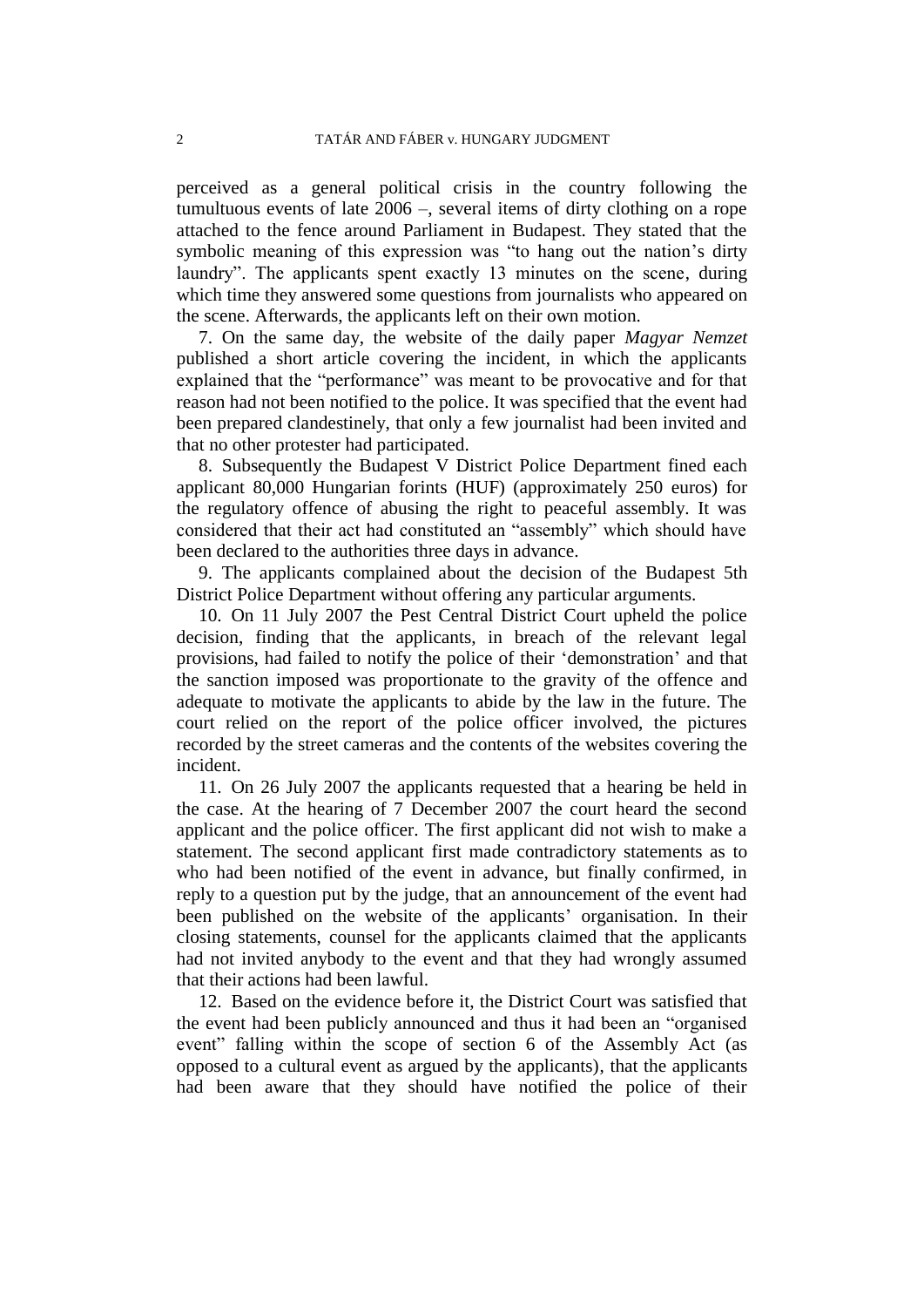performance and that the fine was necessary to prevent the applicants from further breaches of the law. It therefore upheld the decision of 11 July 2007. The decision of 7 December 2007 was served on 24 January 2008.

## II. RELEVANT DOMESTIC AND INTERNATIONAL TEXTS

13. Act No. III of 1989 on the Right to Freedom of Assembly ("the Assembly Act") provides as follows:

#### **Section 2**

"(1) In the framework of the exercise of the right to assembly, peaceful gatherings, marches and demonstrations ... may be held where the participants may freely express their opinion.

(2) The participants of an assembly are entitled to make their jointly formed position known to all interested parties ..."

#### **Section 3**

"The following shall not be covered by the Act:

a) meetings falling within the ambit of the Act on Election Procedure;

b) religious services, events and processions organised in the premises of legally recognised churches;

c) cultural and sport events;

d) events related to family occasions. ..."

#### **Section 6**

"The organisation of an assembly to be held in public shall be notified to the police department having jurisdiction over the venue of the assembly – in Budapest to the Budapest Police Department – a minimum of three days prior to the planned date of the assembly. The obligation to notify the police lies with the organiser of the assembly."

#### **Section 8(1)**

"If the holding of an assembly subject to prior notification seriously endangers the proper functioning of the representative bodies or the courts, or the circulation of traffic cannot be secured by another route, the police may ban the holding of the assembly at the place or time indicated in the notification, within forty-eight hours of the receipt of the notification."

14. Act No. LXIX of 1999 on Administrative Offences (as in force at the relevant time) provides as follows: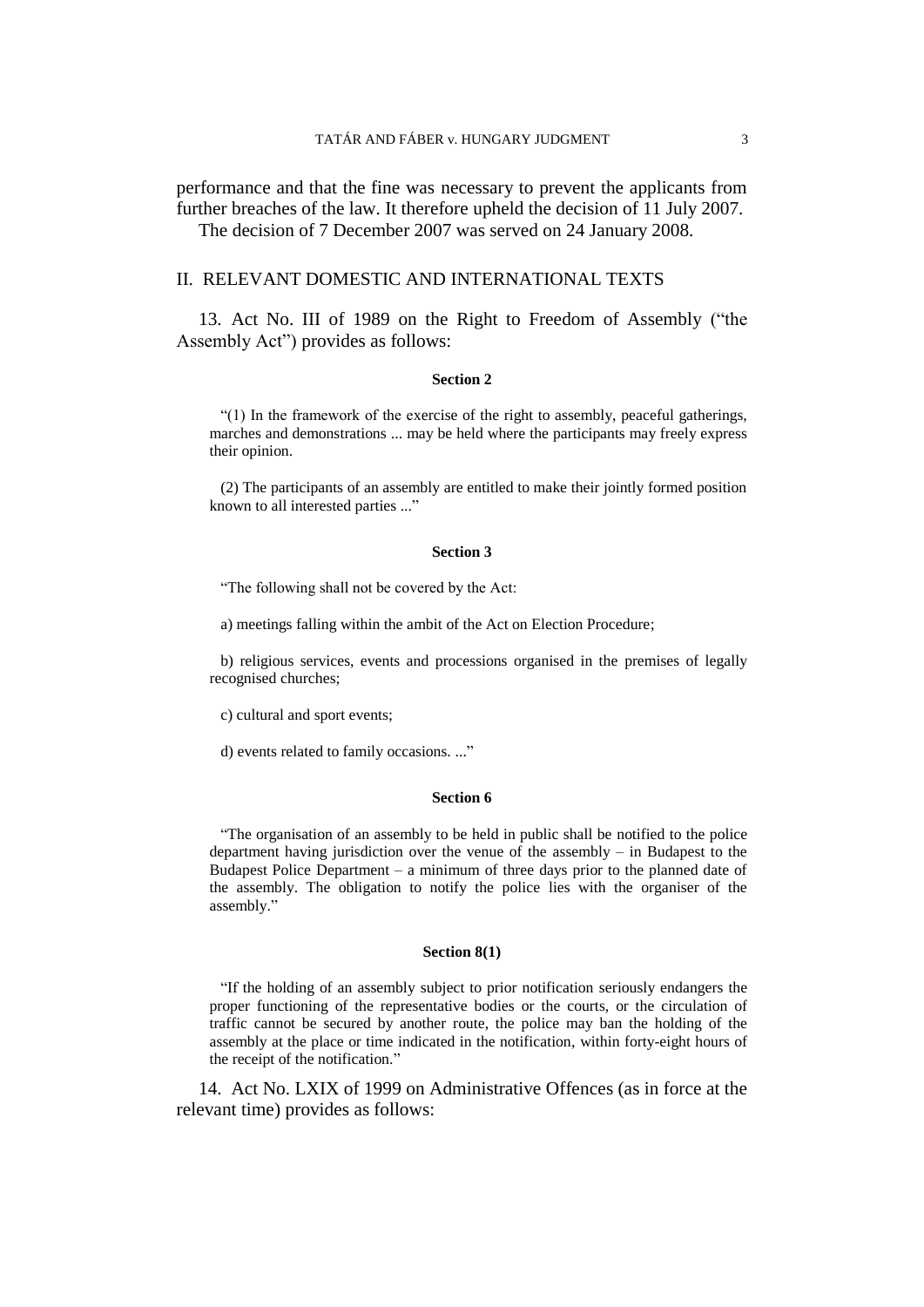#### 4 TATÁR AND FÁBER v. HUNGARY JUDGMENT

#### **Abuse of the right of assembly – Section 152(1)**

"Anyone who organises or holds a gathering, march or demonstration subject to notification without notification or the provision of prior information of the planned new date, or despite a prohibiting decision of the police, may be punished by a fine of up to HUF 100,000..."

15. According to decision no. 55/2001. (XI.29.)AB of the Constitutional Court:

"[...T]he Constitutional Court holds that the enforcement of the fundamental constitutional right of assembly should be protected not only from undue interferences by the State but also from others, such as persons who dislike a certain demonstration or hold a counterdemonstration, as well as other persons who disturb public order. In other words, the State also has positive obligations in guaranteeing the enforcement of the right of assembly. The judgments of the European Court of Human Rights in cases related to the right of assembly support this view. ...

It follows that the authorities are even allowed to use force, where needed, in order to secure the holding of lawful assemblies, and they shall prevent others from disturbing such assemblies. ...

... The necessity of the obligation of notification to assemblies to be held on public premises is justified by the fact that ... such premises constitute an area, road, street or square with unlimited access for everyone. This means that both the participants of the assembly and everyone else who does not participate should have equal access to the public ground. ... The State's obligation to respect and protect fundamental rights is not limited to abstaining from violating such rights but includes the obligation of guaranteeing the conditions necessary for their enforcement ...; in order to prevent a potential conflict between two fundamental rights ... the authority should be statutorily empowered to ensure the enforcement of both fundamental rights ... This requirement justifies the obligation of notifying the authority in advance of the assembly to be held on public ground...

... The aim and the agenda of the assembly are pieces of information necessary for the authority partly for the assessment of whether the planned assembly is to be prohibited on the ground of seriously endangering the operation of the representative organs or of the courts, or on the ground of causing disproportionate prejudice to the order of traffic ..., and partly for determining the probability of [any incident occurring during the event warranting police intervention or dispersal]. ...

... The failure to notify the authorities of an assembly – or the holding of an assembly in a manner significantly different from that specified in the notification – cannot be interpreted as an insignificant administrative omission. Such a failure deprives the authority of the opportunity to assess whether the planned assembly would seriously disturb the operation of the representative organs or of the courts, or the order of traffic. To impose no sanction on holding the assembly at a time, location, or route other than that notified would make it useless to require a notification and would allow for abusing the right of assembly..."

16. According to decision no. 4/2007. (II.13.)AB of the Constitutional Court: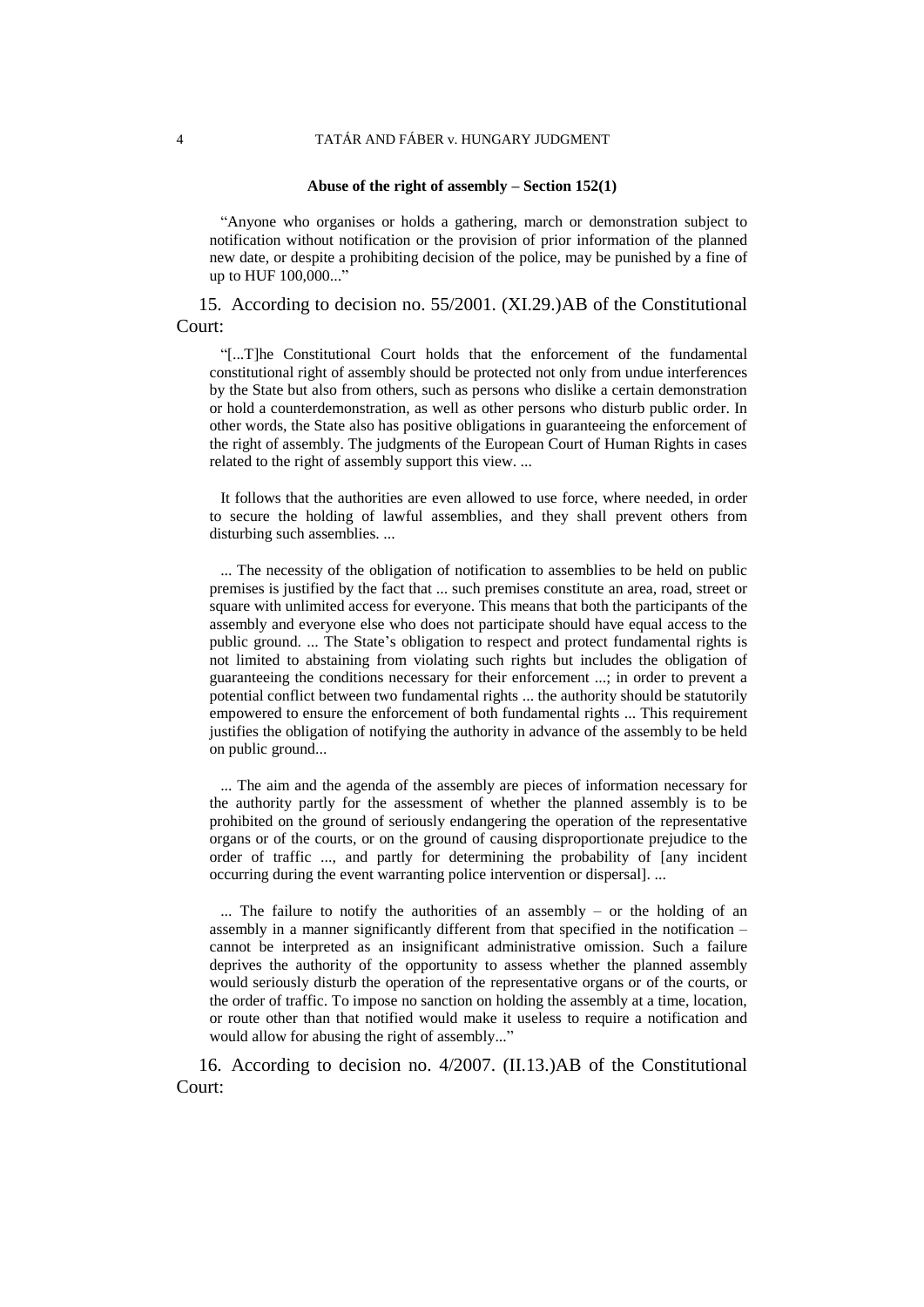"...The aim of assemblies held on the basis of the right to assembly is to enable the citizens exercising their right to assembly to form joint opinion and to share their views with others or jointly express those views."

17. According to Decision no. 75/2008. (V.29.)AB of the Constitutional Court:

"III. [The term 'assembly'], as used in the Constitution ..., refers to joint expressions of opinions within fixed time-limits. ... The bodies applying the law must assess whether the notification pertains to a peaceful, joint expression of opinions falling under the scope of [the Assembly Act] or to a different use of the public area.

IV. ... In today's constitutional democracies, the primary purpose of assemblies held on public ground is the joint representation and demonstration of the opinions and views already formed. The main connection between freedom of expression and freedom of assembly is the joint, public expression of the opinion. The significance of the right of assembly as a communication right is increased by the fact that, in contrast with the press, it ensures for everyone the right to participate directly, without access barriers, in forming the political will. ...

3.1. ... Several types of assemblies on public ground may fall within the category of peaceful spontaneous assemblies. Indeed, spontaneous assemblies are not generated in a previously planned and arranged manner since they are the result of the actions of several persons who act, more or less, independently. ...

5.1. In the system of [the Assembly Act], assemblies not requiring notification include, on the one hand, events excluded from the scope of [the Act] (events of electoral, religious, cultural, sport or family nature). On the other hand ... it is not necessary to file a notification of assemblies falling under [the Act]. but not held on public ground... Furthermore, Section 6 of [the Act] does not apply to spontaneous assemblies held without prior organisation. Namely, the provision at issue requires the notification of "organising an assembly" to be held on public ground, and the statutory obligation is imposed on the organiser.

... The notification obligation ... forms a constitutional restriction on the right of assembly. This statutory provision is justified, on the one hand, by the need to have the public order secured by the police ... The notification and its confirmation by the police is a guarantee that the police shall implement the necessary tasks related to the security of the event. ..."

18. The Guidelines on Freedom of Peaceful Assembly Adopted by the Venice Commission at its 83rd Plenary Session (Venice, 4 June 2010) provide as follows:

### **Section B – Explanatory Notes**

"... For the purposes of the Guidelines, an assembly means the intentional and temporary presence of a number of individuals in a public place for a common expressive purpose...

16. An assembly, by definition, requires the presence of at least two persons."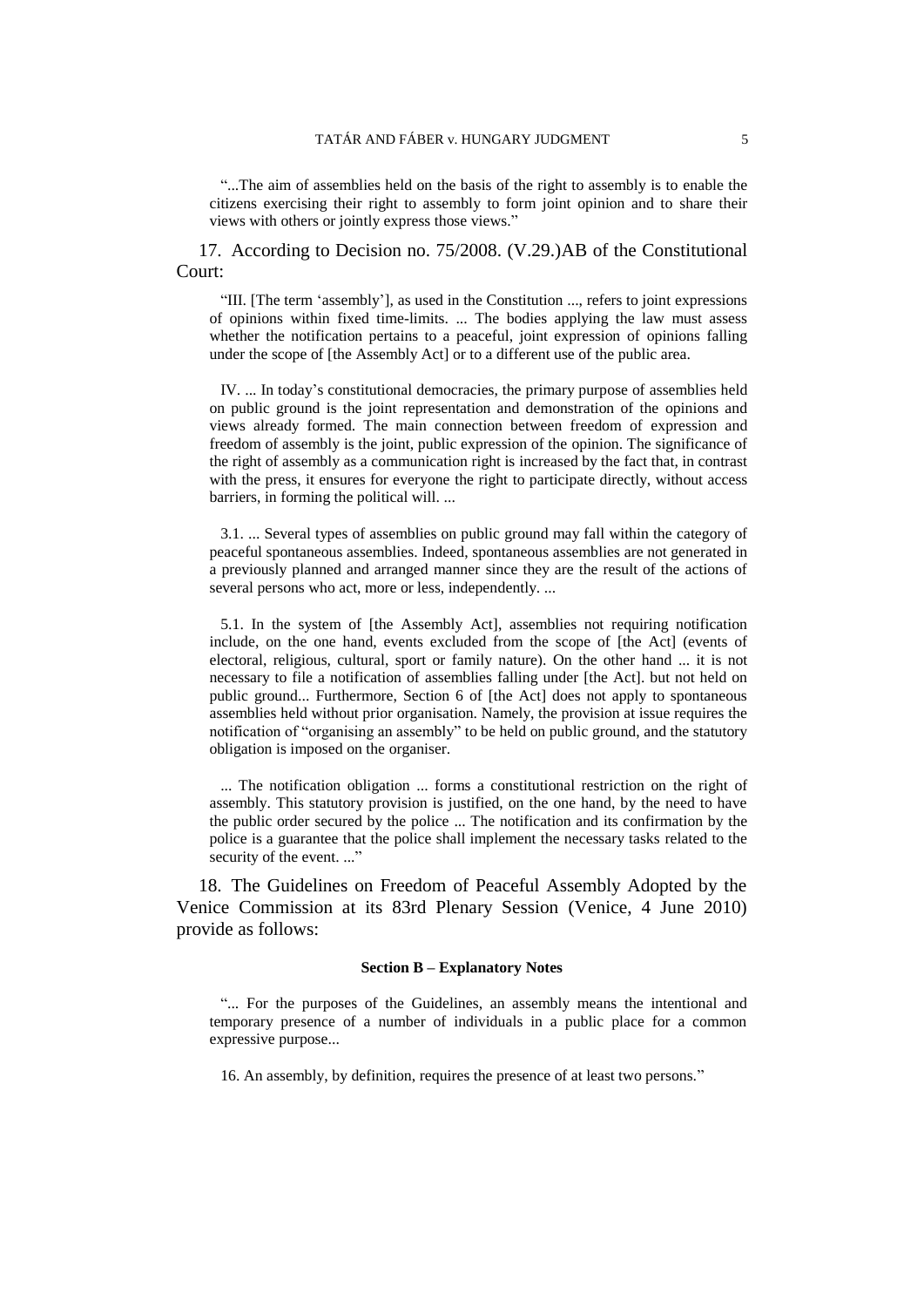## THE LAW

## I. ALLEGED VIOLATION OF ARTICLE 10 OF THE CONVENTION

19. The applicants complained that the prosecution conducted against them on account of the "performance" which they had carried out amounted to an unjustified interference with their right to freedom of expression. They relied on Articles 6 §§ 1 and 3, 10 and 14 of the Convention.

20. The Court considers that this issue falls to be examined under Article 10 of the Convention alone, which reads as follows:

"1. Everyone has the right to freedom of expression. This right shall include freedom to hold opinions and to receive and impart information and ideas without interference by public authority and regardless of frontiers. ...

2. The exercise of these freedoms, since it carries with it duties and responsibilities, may be subject to such formalities, conditions, restrictions or penalties as are prescribed by law and are necessary in a democratic society, in the interests of national security, territorial integrity or public safety, for the prevention of disorder or crime..."

21. The Government contested the applicants' argument.

## **A. Admissibility**

22. The Court notes that the application is not manifestly ill-founded within the meaning of Article 35 § 3 (a) of the Convention. It further notes that it is not inadmissible on any other grounds. It must therefore be declared admissible.

## **B. Merits**

#### *1. The Government's arguments*

23. The Government argued that the case did not concern the applicants' freedom of expression as such but a particular form of political expression falling within the scope of Article 11 governing freedom of assembly. They had not been prevented from expressing their political views in public or sanctioned for having done so. Rather, they had been prosecuted for deliberately disregarding the rules governing the exercise of the freedom of assembly. The restriction imposed on the applicants' freedom of peaceful assembly had been based on section 6 of the Assembly Act and section 152 of the Act on Administrative Offences. Undisputedly, they had expressed a political opinion on public ground (which fell under the jurisdiction of the Assembly Act) although characterising their action as a form of artistic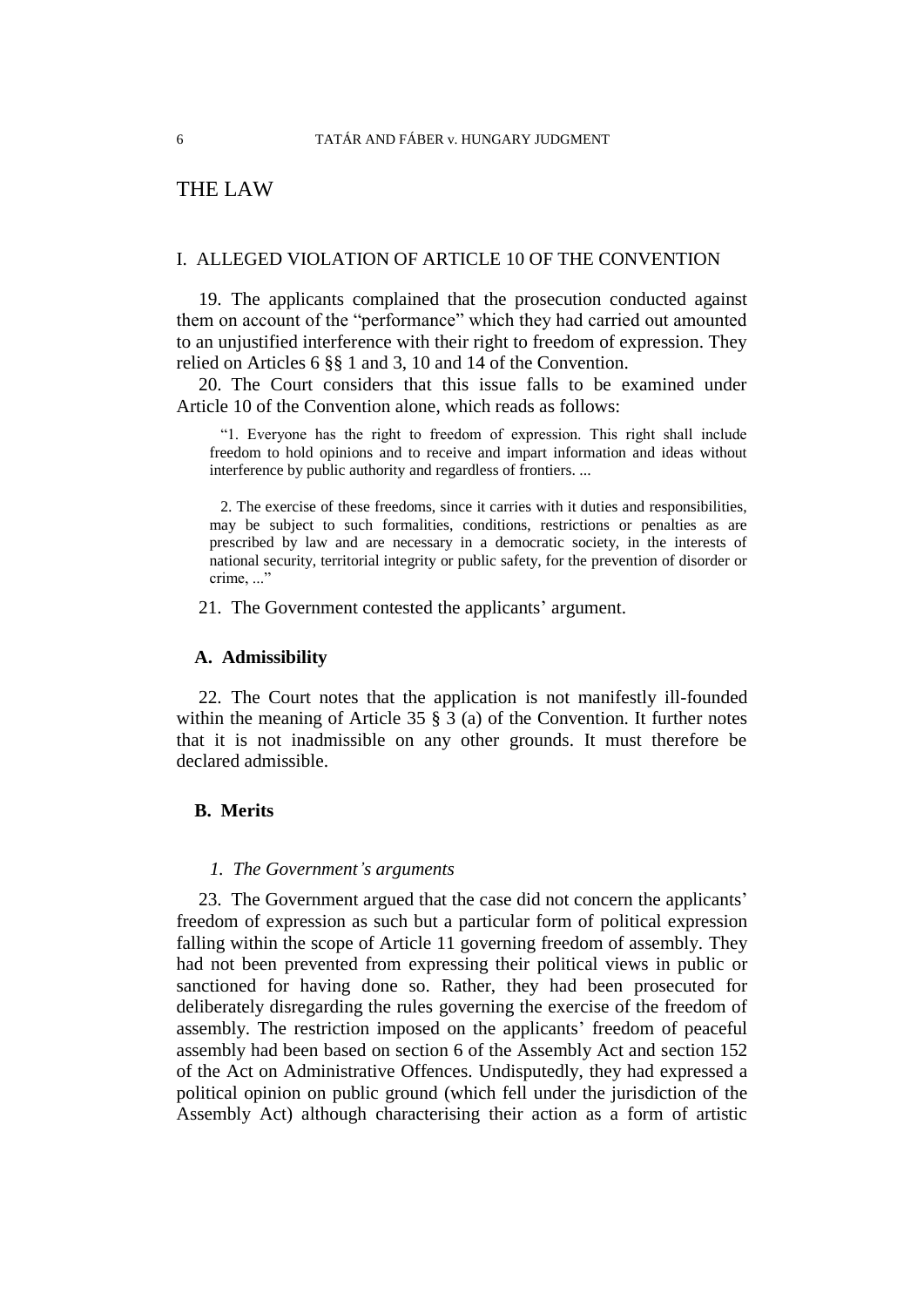expression which, as a cultural event, would fall outside the scope of the Assembly Act, but would have been subject to an authorisation from the municipality, never obtained. The fact that the applicants had labelled their action as a "performance", a term foreign to the Assembly Act, was irrelevant since in the domestic jurisprudence it was the aim (i.e. the joint expression of a political opinion), the venue (i.e. public ground) and the organised nature of an event which was decisive to qualify it as an "organised event" falling under section 6. Obviously, the different forms which an assembly might take or the labels attached to them by the organisers could not be enumerated with absolute precision in the law but it was not contrary to the requirement of foreseeability to define an assembly by its purpose and to clarify the scope of the law by judicial interpretation. The interference was therefore prescribed by law.

24. The restrictions on the right of peaceful assembly on public premises prescribed by the Assembly Act, including the requirement of prior notification to the authorities, served the legitimate aims of ensuring public safety, protecting the rights of others and preventing disorder, the latter aspect also covering the police's positive obligation to remove the risk that those with opposing political views interfere with the ongoing assembly. While it was true that in the instant case the event had involved only two persons and lasted a very short time, the exact number of participants could not be predicted beforehand and the organisers could not know for certain if another event would not coincide with theirs, therefore the legitimacy of the requirement of prior notification prevailed, even if, in retrospect, this assembly had proved to attract little attention from the public. Moreover, the "performance" in question was no spontaneous demonstration which would have been made devoid of any purpose had the requirement of prior notification been complied with (cf., *a contrario*, *Bukta and Others v. Hungary*, no. 25691/04, §§ 31 to 39, ECHR 2007-III).

25. The enforcement of the prior notification rule was necessary to enable the authorities to take measures for the protection of public order at the venue, including the protection of the rights and security of the participants from unlawful interference by third persons as well as the prevention of collision of assemblies.

26. The Government also pointed out that to regulate a gathering of at least two persons in a public place for a common expressive purpose as an assembly is not contrary to European standards (cf. paragraph 16 of the Explanatory Notes to the Guidelines on Freedom of Peaceful Assembly adopted by the Venice Commission on 4 June 2010). In the instant case, the event had been publicly announced, thus the number of prospective participants had not been restricted to the applicants. In any case, regulations making the requirement of prior notification dependent on the expected number of participants would be impractical and lend themselves to abuse.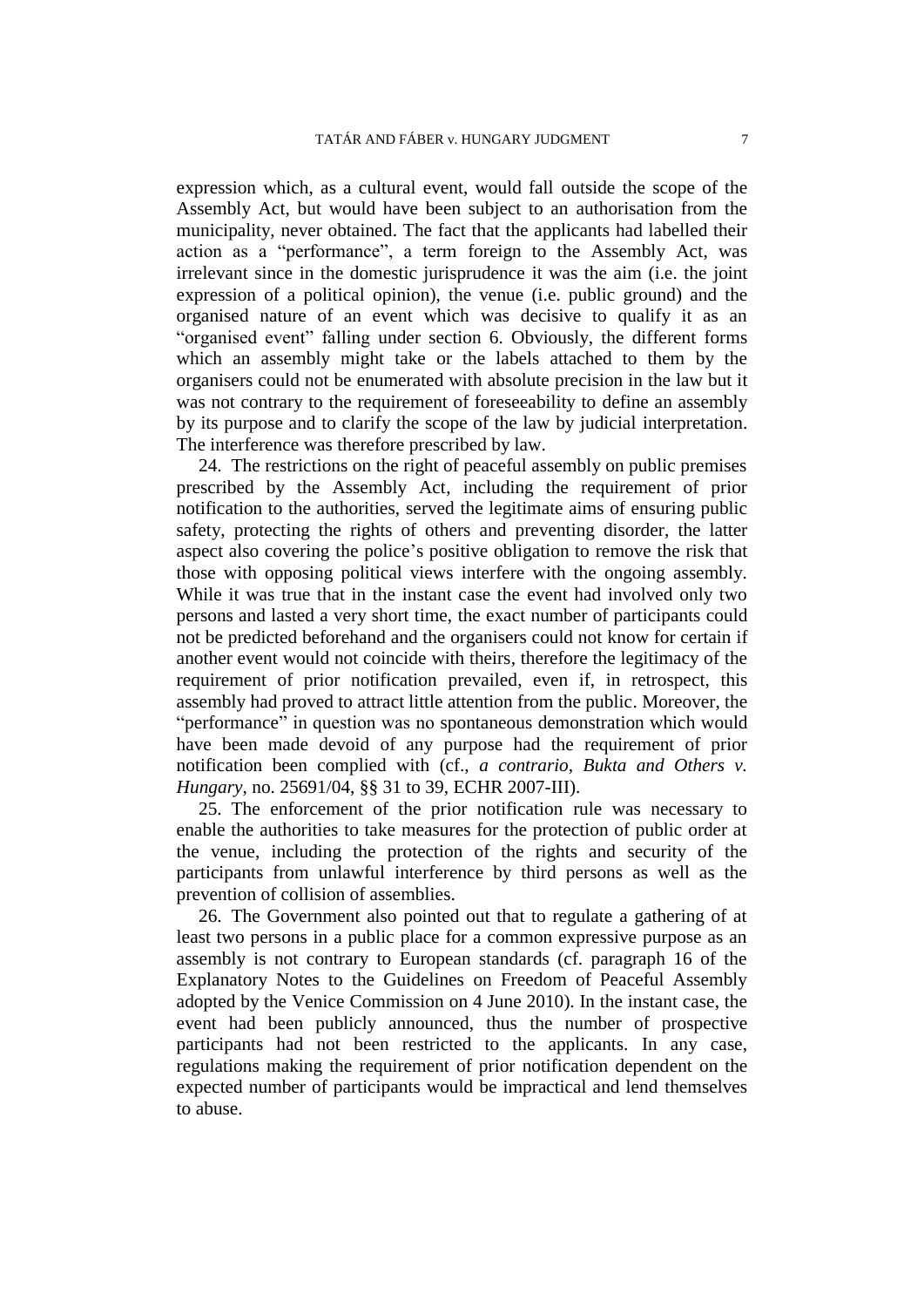27. Lastly, in the Government's view, the above legitimate aims could not be achieved by a measure less restrictive than enforcing the rule of prior notification – which could not be said to have placed a disproportionate burden on the organisers. Furthermore, the police had showed the requisite tolerance towards the demonstration at issue, and the applicants' expression of political views had been unhindered. The subsequent administrative sanction did not concern the exercise of their freedom of expression but their failure to respect the notification rule. With reference to the Court's ruling in the case of *Ziliberberg v. Moldova* ((dec.), no. 61821/00, 4 May 2004), the Government pointed out that the requirement of prior notification would be rendered "illusory" if Article 11 were to prohibit sanctions for a failure to comply with that requirement. The sanctions imposed on the applicants could not be attributed any chilling effect either, since those sanctions were mild and corresponded solely to the applicants' deliberate disregard of the notification rule.

## *2. The applicants' arguments*

28. The applicants argued that their "performance" was an action of expression, not subject to any notification rule, especially in view of the fact that it had involved only two persons and lasted a very short time. To hold the contrary would render participation in social life virtually impossible. The argument pointing to the aim of protecting public order was beside the point, since there was no disturbance whatsoever to the public order, nor any danger of such, given the artistic character of the event.

## *3. The Court's assessment*

29. The Court notes that the Government's arguments largely focus on the assertion that the impugned event constituted an assembly attracting the application of the rules of the Assembly Act and a scrutiny under Article 11 of the Convention. However, it is satisfied that the event, irrespective of the characterisation attributed to it by the applicants, constituted predominantly an expression (cf. *Açık and Others v. Turkey*, no. 31451/03, § 40, 13 January 2009), all the more so since it involved only two persons and lasted a very short time. For the Court, it is difficult to conceive that such an event could have generated the gathering of a significant crowd warranting specific measure on the side of the authorities. As regards the Government's suggestion concerning the Guidelines on Freedom of Peaceful Assembly adopted by the Venice Commission, the Court would take the view that the Explanatory Notes to those Guidelines specify the minimum number of participants required for the constitution of an assembly; however, those Guidelines can by no means be interpreted as stipulating that any common expressive action of two individuals necessarily amounts to an assembly,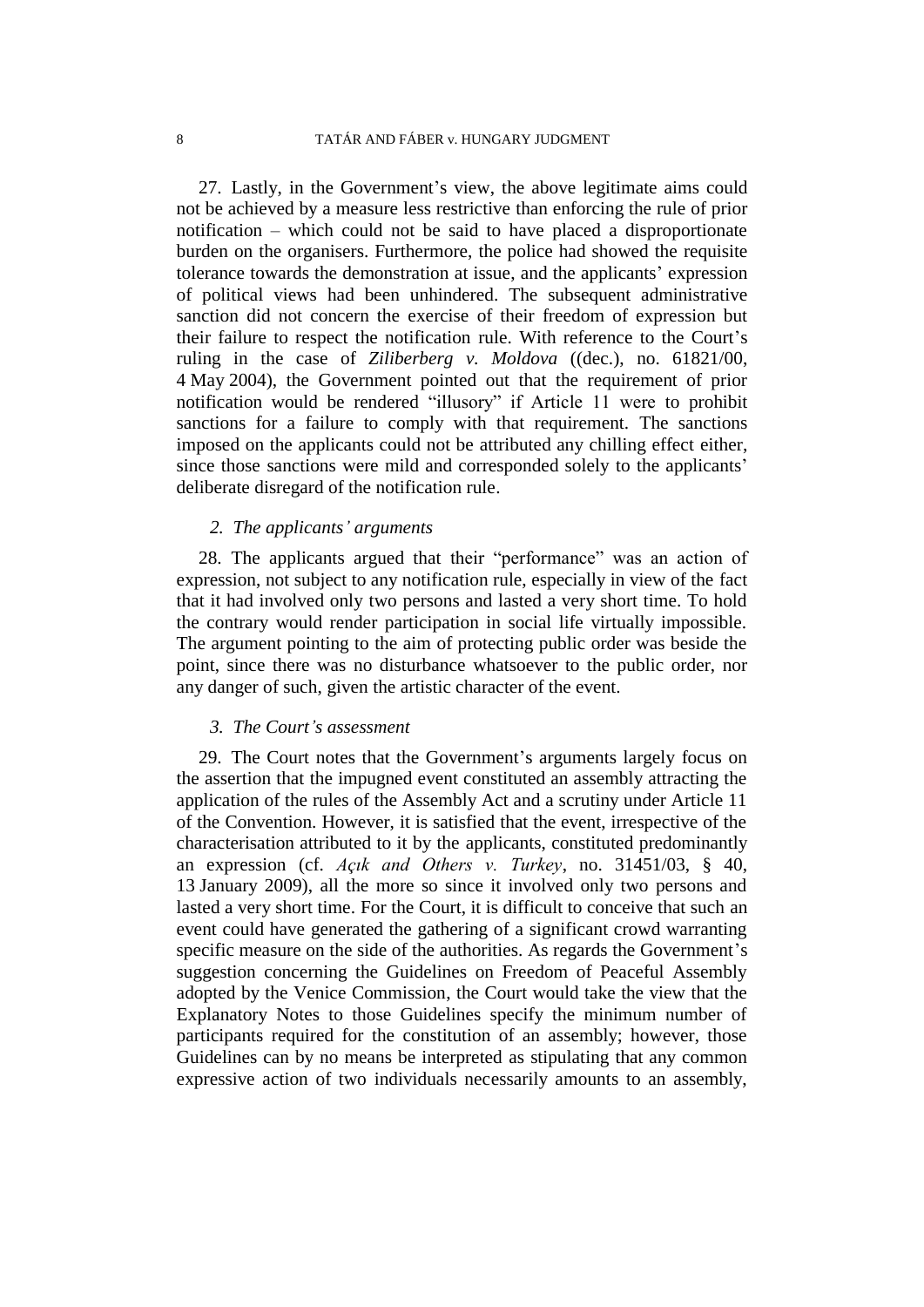especially in the absence of intentional presence of further participants, as in the present case.

The Court would further note that the Assembly Act does not contain any rule on the number of participants in an event, for it to fall within the scope of the Act.

It follows that the Court will examine whether there has been a justified interference with the applicants' freedom of expression.

#### **a. Whether there has been an interference**

30. The Court observes that the applicants were subjected to an administrative fine as a sanction for the expression which they had made. It follows that there has been an interference with their right to freedom of expression.

Such an interference will lead to the finding of a violation of Article 10 of the Convention, unless it was prescribed by law, pursued a legitimate aim and was necessary in a democratic society to achieve that aim.

### **b. Prescribed by law**

31. The Government adduced that the measure had been based on section 6 of the Assembly Act and section 152 of the Act on Administrative Offences. The applicants did not dispute this.

Having regard to its conclusions about the necessity of the interference (see paragraphs 36 to 42 below), and in view of the fact that the foreseeability of the application of the law in question is closely linked to the nature of the interference and of the right considered in the context of the necessity of the interference, the Court finds it unnecessary to examine this question in the circumstances (see, *mutatis mutandis*, *Dink v. Turkey*, nos. 2668/07, 6102/08, 30079/08, 7072/09 and 7124/09, § 116, 14 September 2010).

#### **c. Legitimate aim**

32. The Government argued that the interference pursued the legitimate aims of ensuring public safety, protecting the rights of others and preventing disorder. The applicants did not address this issue.

The Court accepts that the measure pursued the legitimate aims cited by the Government.

#### **d. Necessary in a democratic society**

#### *i. General principles*

33. The test of "necessity in a democratic society" requires the Court to determine whether the interference complained of corresponded to a "pressing social need". The Contracting States have a certain margin of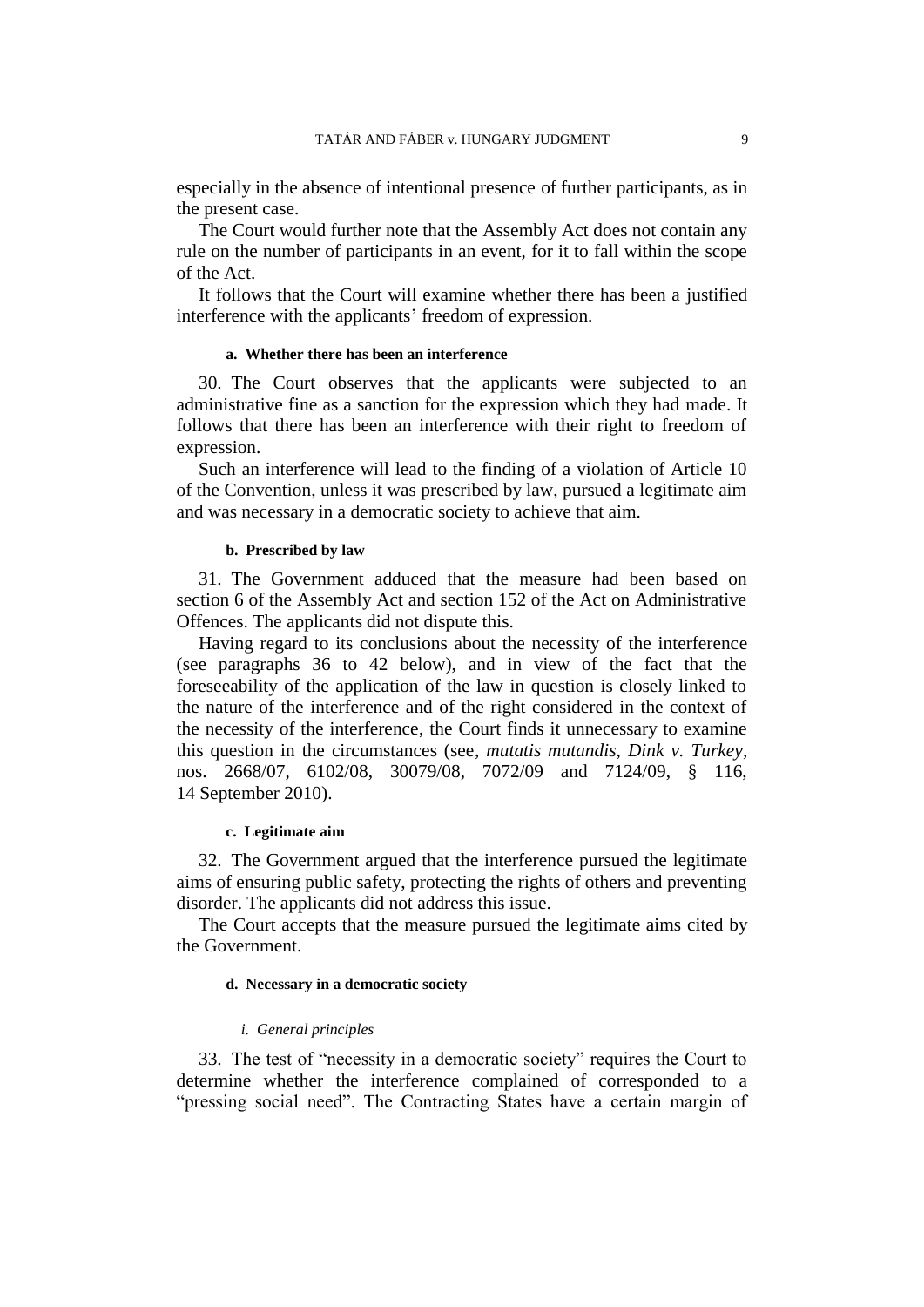appreciation in assessing whether such a need exists, but it goes hand in hand with European supervision, embracing both the legislation and the decisions applying it, even those given by an independent court. The Court is therefore empowered to give the final ruling on whether a "restriction" is reconcilable with freedom of expression as protected by Article 10 (see, among many other authorities, *Perna v. Italy* [GC], no. 48898/99, § 39, ECHR 2003-V; *Association Ekin v. France*, no. 39288/98, § 56, ECHR 2001-VIII). Although freedom of expression may be subject to exceptions, they must be narrowly interpreted and the necessity for any restrictions must be convincingly established (see Observer *and* Guardian *v. the United Kingdom*, 26 November 1991, § 59, Series A no. 216). In particular, there is little scope under Article 10 § 2 of the Convention for restrictions on political speech or on debate on questions of public interest (see *Feldek v. Slovakia*, no. 29032/95, ECHR 2001-VIII § *Sürek v. Turkey (no. 1)* [GC], no. 26682/95, § 61, ECHR 1999-IV).

34. The Court's task in exercising its supervisory function is not to take the place of the competent domestic courts but rather to review under Article 10 the decisions they have taken pursuant to their margin of appreciation (see *Fressoz and Roire v. France* [GC], no. 29183/95, § 45, ECHR 1999-I). This does not mean that the supervision is limited to ascertaining whether the respondent State exercised its discretion reasonably, carefully or in good faith; the Court looks at the interference complained of in the light of the case as a whole, including the content of the statement held against the applicant and its context (see *News Verlags GmbH & CoKG v. Austria*, no. 31457/96, § 52, ECHR 2000-I).

35. In particular, the Court must determine whether the reasons adduced by the national authorities to justify the interference were "relevant and sufficient", and whether the measure taken was "proportionate to the legitimate aims pursued" (see *Chauvy and Others v. France*, no. 64915/01, § 70, ECHR 2004-VI). In doing so, the Court has to satisfy itself that the national authorities, basing themselves on an acceptable assessment of the relevant facts, applied standards which were in conformity with the principles embodied in Article 10 (see *Zana v. Turkey*, 25 November 1997, § 51, *Reports of Judgments and Decisions* 1997-VII). Article 10 is applicable not only to "information" or "ideas" that are favourably received or regarded as inoffensive or as a matter of indifference, but also to those that offend, shock or disturb; such are the demands of that pluralism, tolerance and broadmindedness without which there is no "democratic society" (see *Oberschlick v. Austria (no. 1)*, 23 May 1991, § 57, Series A no. 204).

## *ii. Application of those principles to the present case*

36. The Court observes that the applicants were fined for having publicly displayed for a short while, at a location adjacent to Parliament,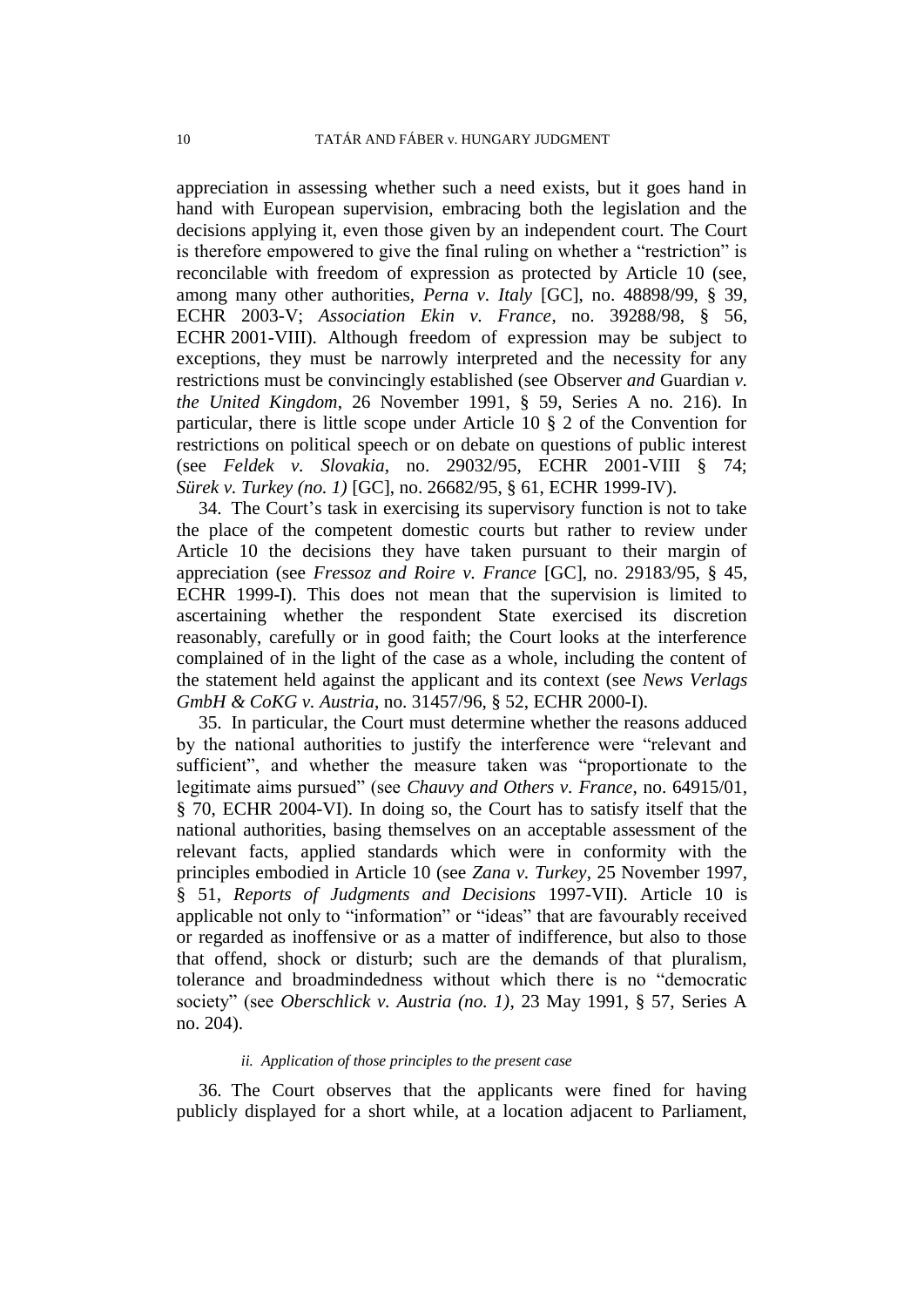several items of clothing representing the "dirty laundry of the nation". For the Court, this action – which the applicants described as a "performance" – amounts to a form of political expression.

37. While it appears that the applicants had in advance publicised on their website their intention to carry out the "performance", the Court nevertheless cannot share the Government's view that it was tantamount to an assembly for the following reasons.

38. The Court has consistently held that the rights enshrined in Article 11 are specific in relation to those in Article 10 of the Convention (see, e.g., *Rai and Evans v. the United Kingdom* (dec.), nos. 26258/07 and 26255/07, 17 November 2009), in particular because the gathering of people on public ground may raise specific issues of public order. However, it would point out that the mere fact that an expression occurs in the public space does not necessarily turn such an event into an assembly. The Court notes at this juncture that various definitions of assembly may exist in the national legal systems. It reiterates that its role is to supervise that the application of the domestic law be in conformity with the Convention, and would take the view that the term "assembly" possesses – just like the term "association" (see *Chassagnou and Others v. France* [GC], nos. 25088/94, 28331/95 and 28443/95, § 100 in fine, ECHR 1999 III) – an autonomous meaning; the classification in national law has only relative value and constitutes no more than a starting-point. Such an autonomous meaning serves the interests of the protection of the right against improper classifications in national law. The Court considers that, in qualifying a gathering of several people as an assembly, regard must be had to the fact that an assembly constitutes a specific form of communication of ideas, where the gathering of an indeterminate number of persons with the identifiable intention of being part of the communicative process can be in itself an intensive expression of an idea. The support for the idea in question is being expressed through the very presence of a group of people, particularly – as in the present case – at a place accessible to the general public. Furthermore, an assembly may serve the exchange of ideas between the speakers and the participants, intentionally present, even if they disagree with the speakers.

39. The Court notes however that these elements are absent in the present application where there was no intentional gathering of participants, notwithstanding the fact that the event had been advertised on the Internet; however, there is no appearance that this advertisement had been aimed to recruit participants other than some journalists. In these circumstances, the Court is satisfied that the "political performance" in question was intended to send a message through the media rather than the direct gathering of people – the latter in any case being virtually unachievable in thirteen minutes which was the duration of the performance. The Court recalls in this connection that a press communiqué made in public, even where there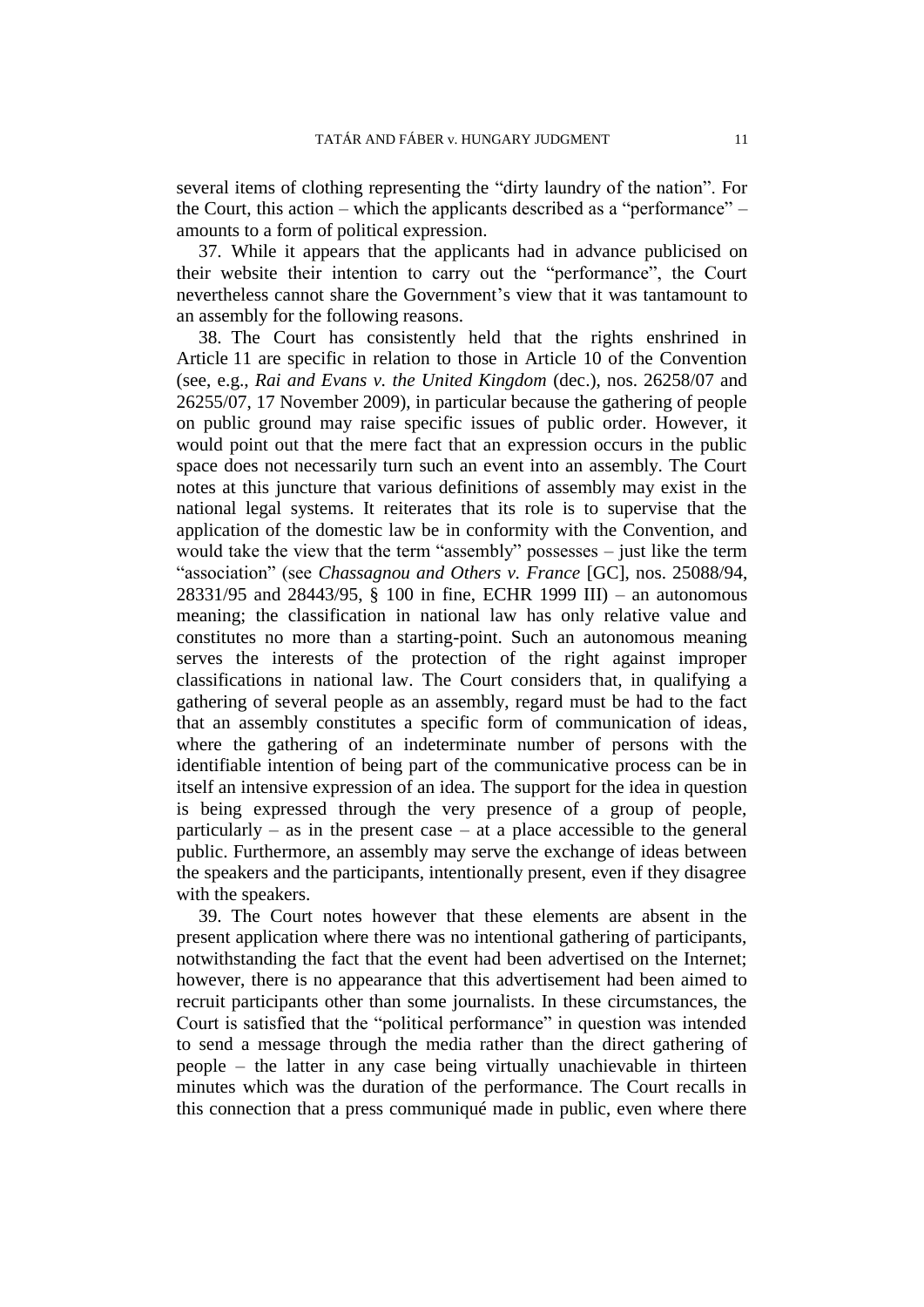was a gathering of twenty-five people, was examined under Article 10, rather than Article 11, of the Convention (see *Karademirci and Others v. Turkey*, nos. 37096/97 and 37101/97, § 26, ECHR 2005-I).

40. By qualifying the expressive interaction of the two applicants as an assembly, the authorities brought the Assembly Act into play, which imposes a duty of notification on the organisers of an assembly, failing which they commit a regulatory offence. The Court acknowledges that such a notification might be justified in certain cases, since it enables the authorities effectively to coordinate and facilitate the assembly. However, in the Court's view, there was no need for such coordination in the present circumstances (cf. *Balçık and Others v. Turkey*, no. 25/02, § 49, 29 November 2007), since nothing indicates that either the public order or the rights of others were affected. The national authorities' approach to the concept of assembly does not correspond to the rationale of the notification rule. Indeed, the application of that rule to expressions – rather than only to assemblies – would create a prior restraint which is incompatible with the free communication of ideas and might undermine freedom of expression.

41. Consequently, the Court is not convinced that the domestic courts' and the Government's arguments focusing on the necessity to sanction the applicants' non-compliance with the prior notification rule were "relevant and sufficient" for the purposes of Article 10  $\S$  2 of the Convention. The Court would add that the imposition of an administrative sanction, however mild, on the authors of such expressions which qualify as artistic and political at the same time can have an undesirable chilling effect on public speech.

42. The foregoing considerations are sufficient to enable the Court to conclude that there has been a violation of Article 10 of the Convention.

## II. APPLICATION OF ARTICLE 41 OF THE CONVENTION

43. Article 41 of the Convention provides:

"If the Court finds that there has been a violation of the Convention or the Protocols thereto, and if the internal law of the High Contracting Party concerned allows only partial reparation to be made, the Court shall, if necessary, afford just satisfaction to the injured party."

### **A. Damage**

44. Each of the applicants claimed 2,000 euros (EUR) in respect of nonpecuniary damage.

45. The Government contested this claim.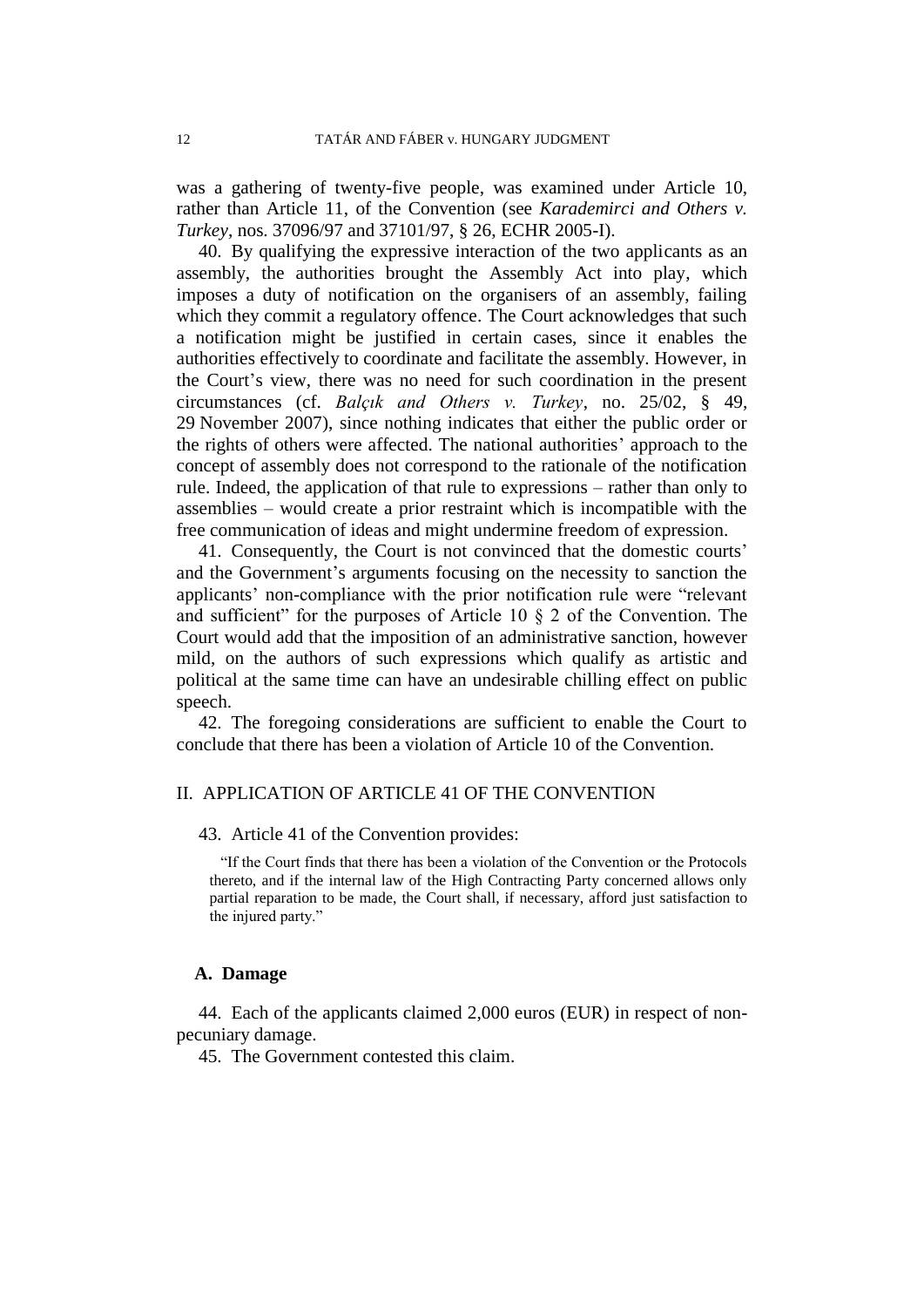46. The Court considers that the applicants must have suffered some non-pecuniary damage and awards each of them EUR 1,500 under this head.

## **B. Costs and expenses**

47. The applicants also claimed a non-specified amount for legal costs incurred before the Court.

48. The Government contested this claim.

49. According to the Court's case-law, an applicant is entitled to the reimbursement of costs and expenses only in so far as it has been shown that these have been actually and necessarily incurred and are reasonable as to quantum. In the present case, regard being had to the documents in its possession and the above criteria, the Court rejects the claim for costs and expenses.

## **C. Default interest**

50. The Court considers it appropriate that the default interest rate should be based on the marginal lending rate of the European Central Bank, to which should be added three percentage points.

## FOR THESE REASONS, THE COURT UNANIMOUSLY

1. *Declares* the applications admissible;

- 2. *Holds* that there has been a violation of Article 10 of the Convention;
- 3. *Holds*

(a) that the respondent State is to pay each of the applicants, within three months from the date on which the judgment becomes final in accordance with Article 44 § 2 of the Convention, EUR 1,500 (one thousand five hundred euros), plus any tax that may be chargeable, in respect of non-pecuniary damage, to be converted into Hungarian forints at the rate applicable at the date of settlement;

(b) that from the expiry of the above-mentioned three months until settlement simple interest shall be payable on the above amounts at a rate equal to the marginal lending rate of the European Central Bank during the default period plus three percentage points;